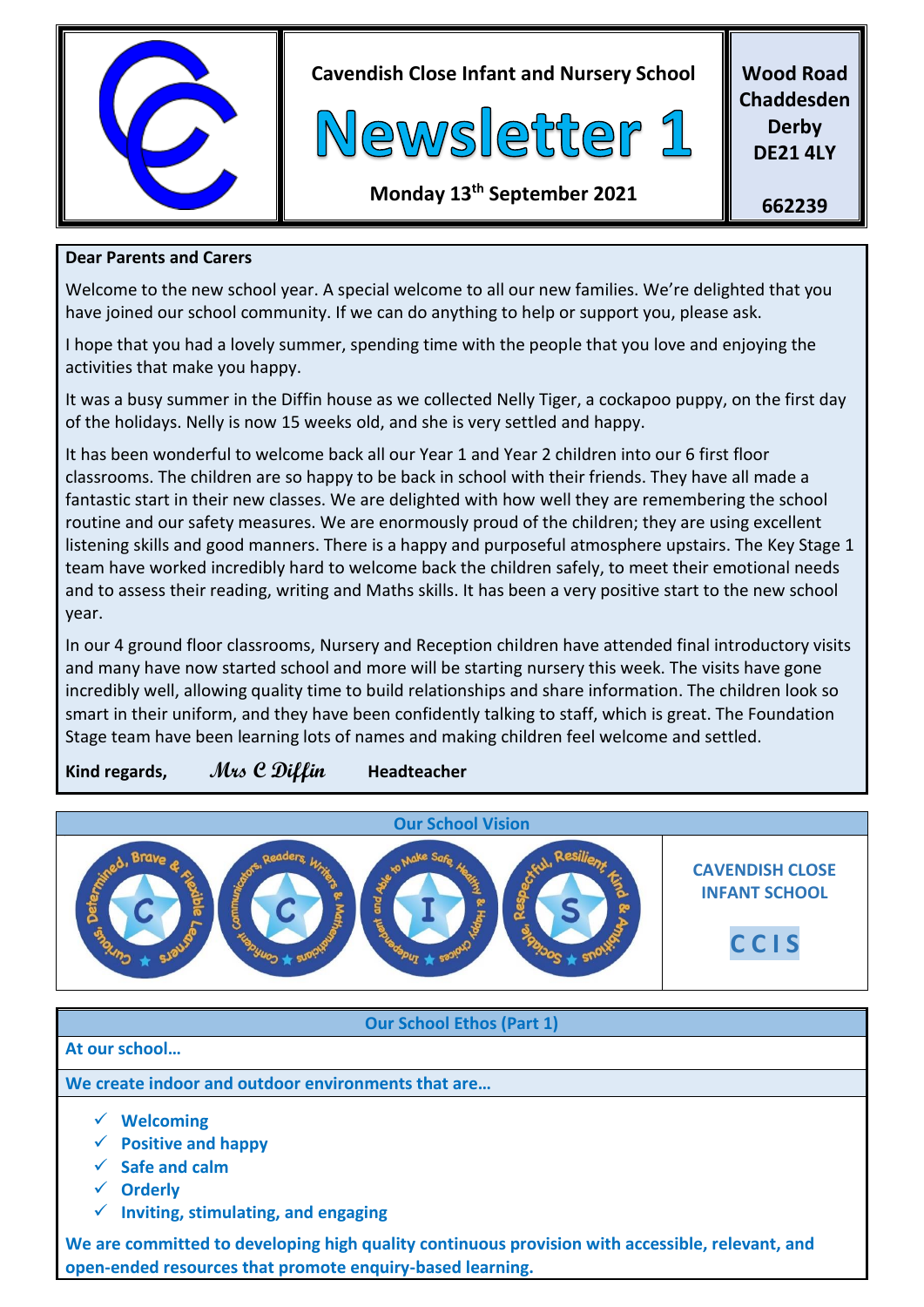

#### **Staffing News**

Miss Carroll has now started her maternity leave. I'm delighted to share with you that Baby Harry was born at the end of the holidays. We are all looking forward to meeting him and hearing about him growing and developing.

Congratulations to our families who have welcomed a new baby this summer as well.



#### **Safety at the start and end of the day**

If you need to drive to school, please park safely and considerately away from school and walk. Our neighbours will appreciate this. Thank you.

Please walk all the way to school if you can. Children are not allowed to ride bikes or scooters on school premises as it is just not safe. Adults and children should stay on the paths as the grassy areas can be slippery and they are uneven underfoot in places. With over 250 children coming to school every day, the paths are mostly busy. If we are all considerate and patient, then we can ensure that the start and end to each school day is safe, calm, and orderly. Mrs Leadbeater and Mrs Dearie are always outside and willing to help, receive feedback or answer questions. It would be really helpful if only one adult came on site to drop off or collect your child. Minimising numbers on site will again make our site safer for everyone. Parents and carers should not bring friends or extended family members on site unnecessarily.

At the end of the day, our secure line gates will not be opened until the Nursery children are ready to go home just before 2:50pm. Parents and carers should not come on site unnecessarily early.

The children have been coming into school beautifully. Thank you for supporting their independence.



#### **PE kits**

Indoor PE will resume from the week beginning Monday 20<sup>th</sup> September for children in Years 1 and 2. Children should keep a simple PE kit in school. Children need a drawstring bag (not a rucksack) with a white T-shirt and a pair of black or navy shorts – both named. Pumps will not be required as children will go to the hall in their shoes and take part in PE with bare feet. Reception children will start PE lessons in the coming weeks when they are settled and ready.



#### **School meals**

We encourage as many children as possible to have a 'free' school dinner. Our meals are made on site by our catering team. You can access our menu so that you and your child know what to expect for dinner every day. Our [menu](file:///C:/Users/carrie.manners/Downloads/Menu-03.09.21-onwards-1.pdf) is based on our children's favourite and healthy meals. Children are well supported at dinner time. If there is a day where you know your child will not enjoy a school dinner, they can bring a healthy packed lunch and a drink.

#### **Relief Support Staff**

We currently have a vacancy for a Catering Assistant advertised with Derby City Council. We are also looking to build up a list of relief support staff – Catering Assistants, Midday Supervisors and Cleaners. If you are interested, please contact Mrs Kelly in the school office. If you know anyone who may be interested, please encourage them to contact us. Thank you. 01332 662239



#### **Autumn Weather**

Please ensure that your child comes to school everyday with a sunhat and a coat with a hood. School shoes should be sturdy and appropriate for daily outdoor PE. All clothing should be labelled clearly with your child's name. Thank you for your support.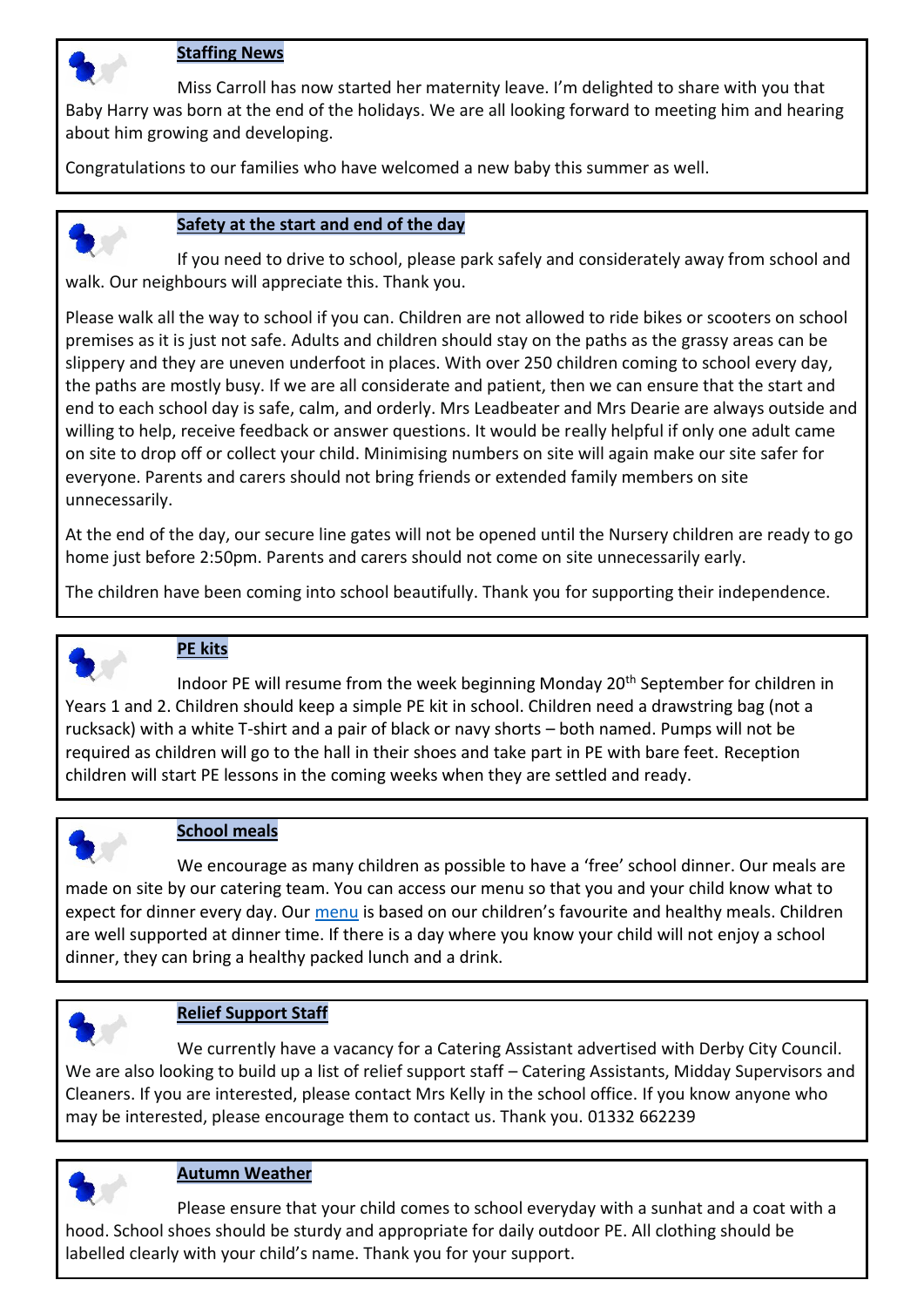| Headteacher and Designated Safeguarding Lead         | Mrs Diffin  | leadership@cavclosei.derby.sch.uk |
|------------------------------------------------------|-------------|-----------------------------------|
| <b>Deputy Headteacher and Early Years Foundation</b> | Mrs Howett  | 01332 662239                      |
| <b>Stage Leader</b>                                  |             |                                   |
| <b>Assistant Headteacher and Key Stage 1 Leader</b>  | Mrs Asghar  |                                   |
| <b>Inclusion Leader (Special Education Needs)</b>    | Mrs Vincett | senco@cavclosei.derby.sch.uk      |
| Coordinator)                                         |             | 01332 662239                      |
| <b>Personal Development Leader</b>                   | Mrs Orme    |                                   |
| $ -$                                                 |             | $\cdots$<br>$\sim$ $\sim$         |

Please share any queries or concerns with us so that we can work together to keep your children safe, happy, and learning at school. Feedback and suggestions are always welcome.

| <b>Early Years Foundation Stage</b> |                                                         |                             |
|-------------------------------------|---------------------------------------------------------|-----------------------------|
| <b>Nursery</b>                      |                                                         |                             |
| <b>Nursery</b>                      | Mrs Howett, Mrs Brown, Mrs Bonner, Mrs Bee, Mrs Roberts | Happy Hedgehogs             |
| <b>Reception</b>                    |                                                         |                             |
| Class 1                             | Mrs Carter, Mrs Gadsby                                  | Sociable Squirrels          |
| Class 2                             | <b>Miss Brown</b> , Miss Cunliffe                       | <b>Bold Butterflies</b>     |
| Class 3                             | Mrs Orme, Mrs Birkinshaw                                | <b>Curious Caterpillars</b> |

| <b>Key Stage 1</b> |                                         |                               |
|--------------------|-----------------------------------------|-------------------------------|
| Year 1             |                                         |                               |
| Class 4            | <b>Miss Doxey, Mrs Edwards</b>          | <b>Flexible Foxes</b>         |
| Class 5            | Mrs Merriman, Mrs Hemmings, Mrs Taylor  | <b>Determined Dragonflies</b> |
| Class 6            | <b>Miss Marley, Mrs Mills</b>           | <b>Respectful Robins</b>      |
| Year 2             |                                         |                               |
| Class <sub>7</sub> | Miss Luke, Mrs Redfern                  | <b>Brave Badgers</b>          |
| Class 8            | Mrs Asghar, Miss Flynn, Miss Richardson | <b>Resilient Rabbits</b>      |
| Class 9            | <b>Miss Harker, Miss Stafford</b>       | <b>Dynamic Deers</b>          |

*Mrs Roberts, Mrs Smalley, Mrs Leadbeater and Mrs Dearie will continue to support classes and children in all year groups.*

| In Nursery, we offer full time (30 hour) and part time (15 hour) places.<br>Part time places are offered at the beginning or the end of the week |                        |                                                   |                         |  |
|--------------------------------------------------------------------------------------------------------------------------------------------------|------------------------|---------------------------------------------------|-------------------------|--|
| Beginning of the week: Monday and Tuesday (full days)                                                                                            |                        | End of the week: Wednesday afternoon and Thursday |                         |  |
|                                                                                                                                                  | and Wednesday morning. |                                                   | and Friday (full days). |  |
|                                                                                                                                                  | Door opens             | Registration                                      | <b>Home Time</b>        |  |
| <b>Nursery Full Days</b>                                                                                                                         | 8:45am                 | 8:50am                                            | 2:50am                  |  |
| <b>Wednesday Morning</b>                                                                                                                         | 8:45am                 | 8:45am                                            | 11:45am                 |  |
| <b>Half Day</b>                                                                                                                                  |                        |                                                   |                         |  |
| <b>Wednesday Afternoon</b>                                                                                                                       | 12:10pm                | 12:10pm                                           | 3:10 <sub>pm</sub>      |  |
| <b>Half Day</b>                                                                                                                                  |                        |                                                   |                         |  |

|                   | Doors open | <b>Morning Register</b> | <b>Home Time</b>   |
|-------------------|------------|-------------------------|--------------------|
| <b>Reception</b>  | 8:50am     | 8:55am                  | 2:55 <sub>pm</sub> |
| Year 1            | 8:50am     | 9:00am                  | 3:00 <sub>pm</sub> |
| Year <sub>2</sub> | 8:50am     | 9:05am                  | 3:05 <sub>pm</sub> |

| <b>Breakfast Club</b>                                                                               | From 7:45am  |  |
|-----------------------------------------------------------------------------------------------------|--------------|--|
| <b>After School Club</b>                                                                            | Until 5:45pm |  |
| Mrs Roberts is our Breakfast and After School Club Leader.                                          |              |  |
| If you need help with childcare before or after the school day, please enquire about our provision. |              |  |
| Clubs@cavclosei.derby.sch.uk                                                                        |              |  |

We are currently planning curriculum clubs for after the school day. They will finish at 4:00pm. More information will be shared with parents and carers as planning progresses. We are hoping to start curriculum clubs after the October half term holiday.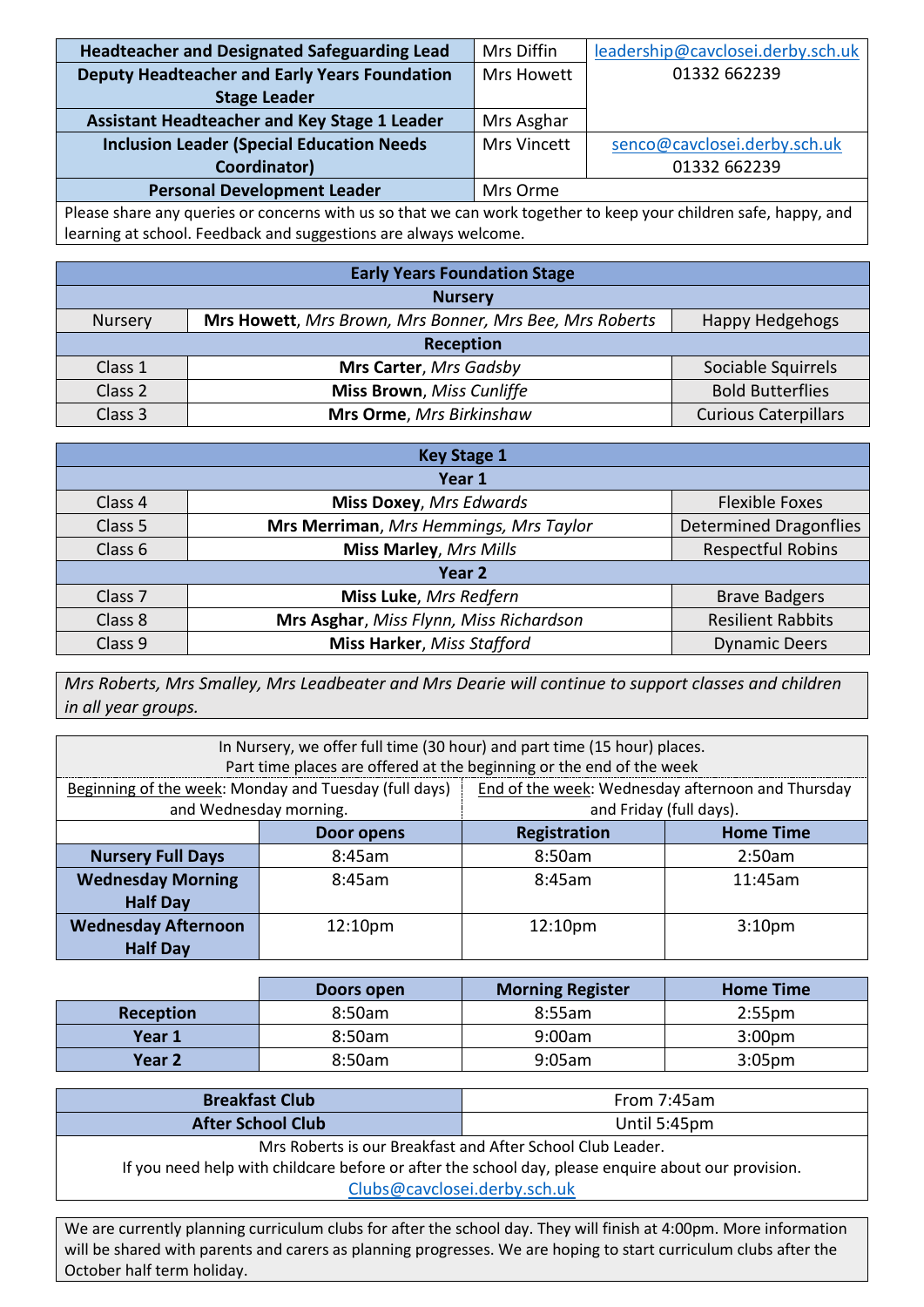|                                                                                 | <b>Autumn Term 1</b>                                                          |  |
|---------------------------------------------------------------------------------|-------------------------------------------------------------------------------|--|
| Thursday 2 <sup>nd</sup> September 2021 to Friday 22 <sup>nd</sup> October 2021 |                                                                               |  |
| Thursday 2 <sup>nd</sup> September                                              | INSET day 1: School is closed to children for staff training                  |  |
| Week beginning                                                                  | Harvest week: Children can bring a food donation to school for our            |  |
| Monday 4 <sup>th</sup> October                                                  | Harvest display. Tins and packets are preferable.                             |  |
| Weeks beginning                                                                 | Nursery and Reception Teachers will be meeting with all parents and           |  |
| Monday 11 <sup>th</sup> October and                                             | carers to discuss how children have settled and priorities for                |  |
| Monday 18 <sup>th</sup> October                                                 | development. Most meetings will be phone calls.                               |  |
|                                                                                 | Teachers from all year groups will be meeting with parents and carers of      |  |
|                                                                                 | children with Special Education Needs to share new Support Plan targets       |  |
|                                                                                 | and provision. Most meetings will be phone calls.                             |  |
| Friday 22 <sup>nd</sup> October                                                 | 'Wear it Pink' day: Charity donations for Breast Cancer Now. Children can     |  |
|                                                                                 | come to school in pink or red: Non-uniform day.                               |  |
|                                                                                 | <b>Autumn Term 2</b>                                                          |  |
|                                                                                 | Monday 1st November to Thursday 23rd December 2021                            |  |
| November                                                                        | Year 2 children will be assessed using the statutory Phonics Screening        |  |
|                                                                                 | Check                                                                         |  |
| Friday 5 <sup>th</sup> November                                                 | Nursery parents and carers can apply for places in Reception in September     |  |
|                                                                                 | 2022                                                                          |  |
| Thursday 11 <sup>th</sup> November                                              | Remembrance Day: Reflection time at 11am                                      |  |
| Week beginning                                                                  | Anti-bullying week: Children can come to school on Monday 15 <sup>th</sup>    |  |
| Monday 15 <sup>th</sup> November                                                | November wearing odd socks so we can celebrate what makes us all              |  |
|                                                                                 | unique                                                                        |  |
| Monday 29 <sup>th</sup> November                                                | The School Age Immunisation Team will be in school administering the          |  |
|                                                                                 | Nasal Flu vaccination to Reception, Year 1, and Year 2 children where         |  |
|                                                                                 | consent has been provided to the NHS                                          |  |
| Thursday 23rd December                                                          | INSET day 2: School is closed to children for staff training                  |  |
|                                                                                 | Children will break up on Wednesday 22 <sup>nd</sup> December                 |  |
|                                                                                 | <b>Spring Term 1</b>                                                          |  |
|                                                                                 | Monday 10 <sup>th</sup> January 2022 to Friday 18 <sup>th</sup> February 2022 |  |
| Friday 18 <sup>th</sup> February                                                | INSET day 3: School is closed to children for staff training                  |  |
|                                                                                 | Children will break up on Thursday 17th February                              |  |
| <b>Spring Term 2</b>                                                            |                                                                               |  |
|                                                                                 | Monday 28 <sup>th</sup> February 2022 to Friday 8 <sup>th</sup> April 2022    |  |
|                                                                                 |                                                                               |  |
| <b>Summer Term 1</b>                                                            |                                                                               |  |
|                                                                                 | Monday 25 <sup>th</sup> April 2022 to Friday 27 <sup>th</sup> May 2022        |  |
| May                                                                             | Year 2 children will be assessed using the statutory National Curriculum      |  |
|                                                                                 | tests                                                                         |  |
| Monday 2 <sup>nd</sup> May                                                      | Bank Holiday: School is closed                                                |  |
| Monday 23rd May                                                                 | INSET day 4: School is closed to children for staff training                  |  |
| <b>Summer Term 2</b>                                                            |                                                                               |  |
|                                                                                 | Monday 6 <sup>th</sup> June 2022 to Friday 22 <sup>nd</sup> July 2022         |  |
| June                                                                            | Reception children will be assessed using the statutory Early Years           |  |
|                                                                                 | <b>Foundation Stage Profile</b>                                               |  |
| Week beginning<br>Monday 6 <sup>th</sup> June                                   | Year 1 children will be assessed using the statutory Phonics Screening        |  |
|                                                                                 | Check. Year 2 children who did not pass in November will be retested.         |  |
| Monday 4 <sup>th</sup> July                                                     | INSET day 5: School is closed to children for staff training                  |  |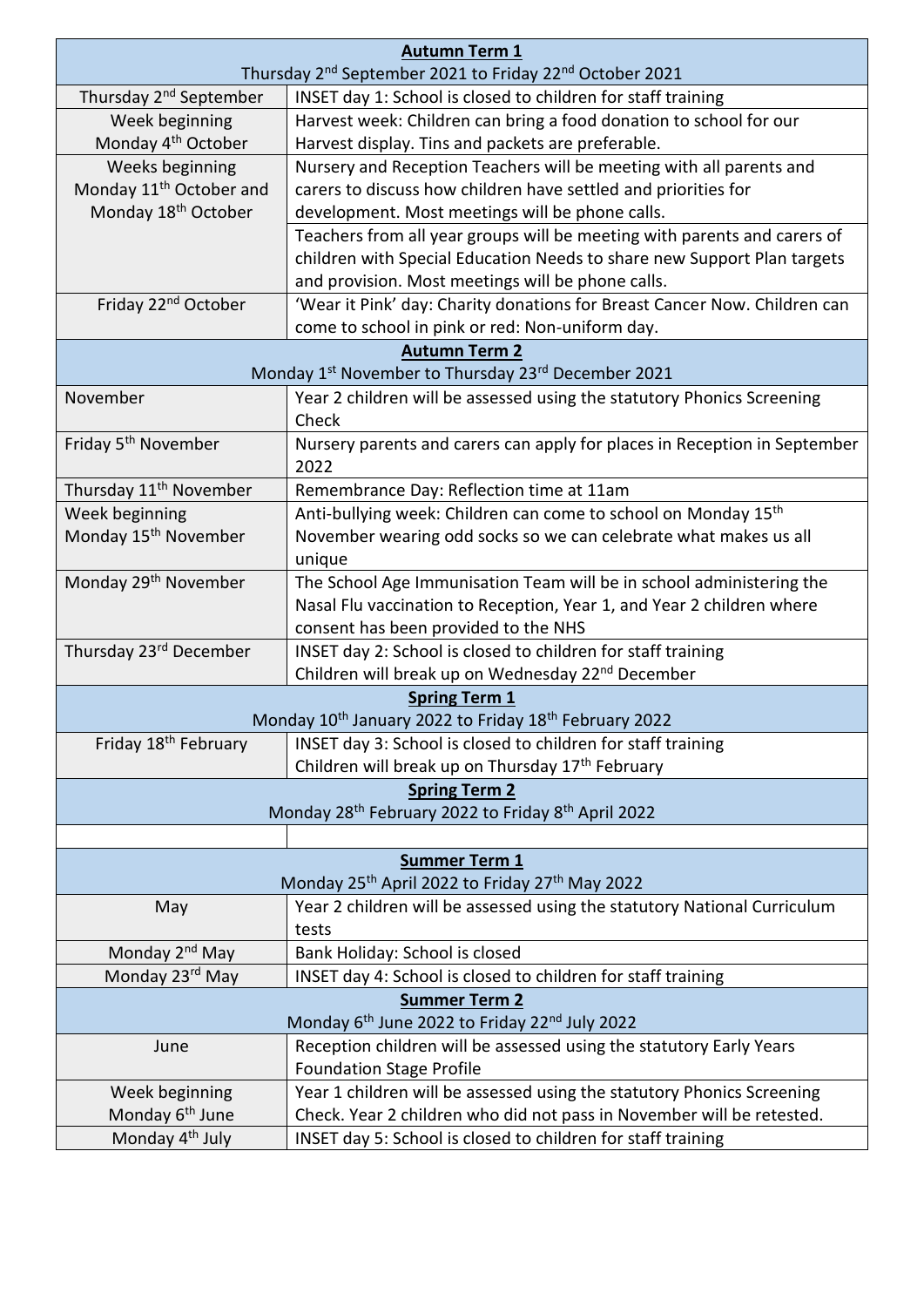# Dear Cavendish Close Children,



Welcome back to school everyone and a special 'hello' to our new children, you will be very happy at Cavendish Close Infant School.

I hope that you like your new classroom. Over the summer, the teachers set up new furniture and resources for you. It's great to see you working hard on your learning again.





I am really impressed with your super kind behaviour. I have heard lots of good manners and I have seen children being friendly and helpful. You are making lots of good choices and using your words to say how you are feeling.

Best wishes from Mrs Diffin x